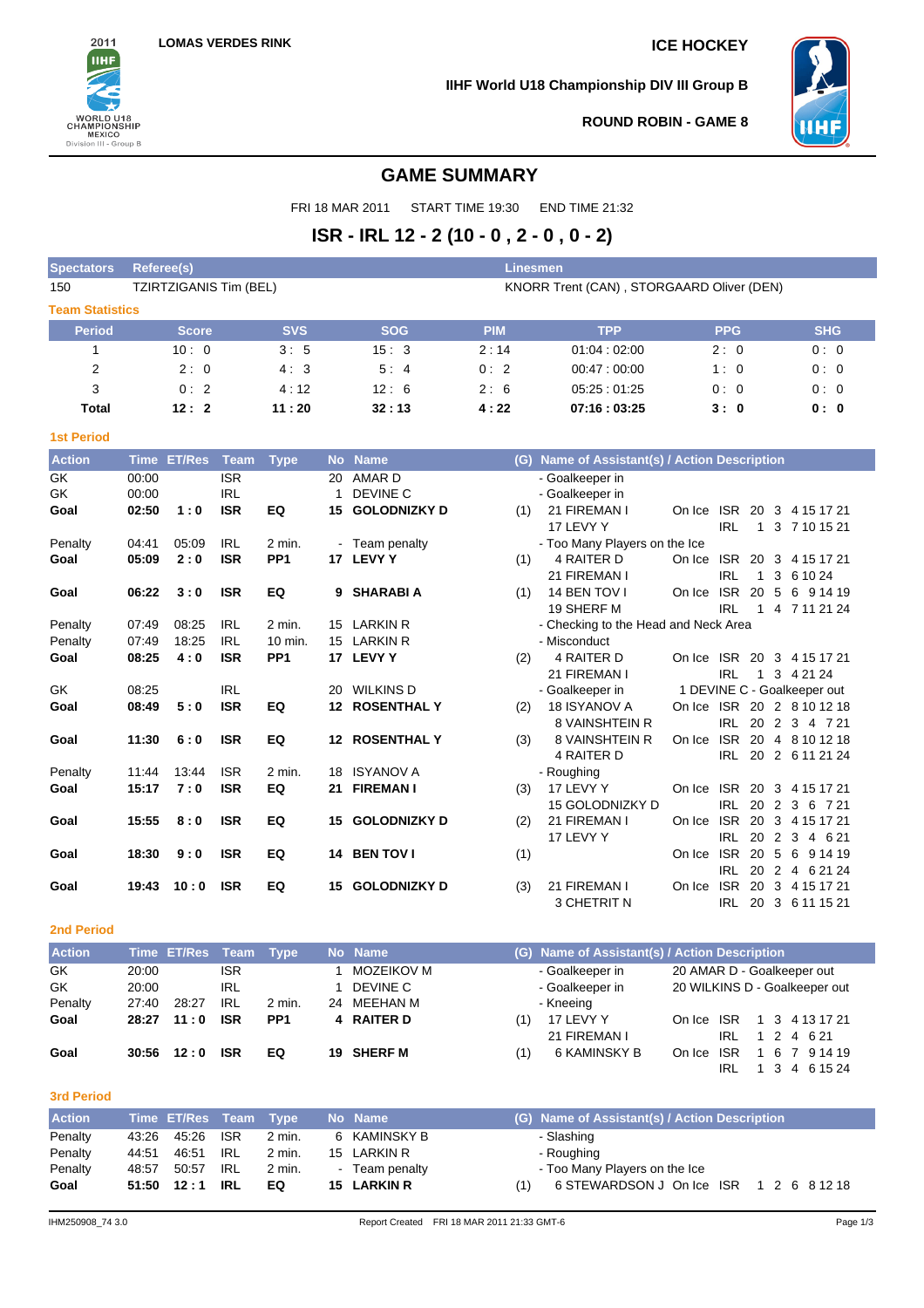

## **IIHF World U18 Championship DIV III Group B**



## **ROUND ROBIN - GAME 8**

| <b>Action</b> |       | Time ET/Res Team Type |            |        | No Name        |     | (G) Name of Assistant(s) / Action Description |     |  |                               |
|---------------|-------|-----------------------|------------|--------|----------------|-----|-----------------------------------------------|-----|--|-------------------------------|
|               |       |                       |            |        |                |     |                                               | IRL |  | 1 4 6 15 21 24                |
| Goal          |       | 53:45 12:2 IRL        |            | EQ     | 15 LARKIN R    | (2) | 7 GRANT M                                     |     |  | On Ice ISR 1 3 4 15 17 21     |
|               |       |                       |            |        |                |     | 3 MURPHY S                                    |     |  | IRL 1 3 7 10 15 24            |
| Penalty       |       | 55:08 57:08           | IRL        | 2 min. | 6 STEWARDSON J |     | - Tripping                                    |     |  |                               |
| GK            | 60:00 |                       | <b>ISR</b> |        |                |     |                                               |     |  | 1 MOZEIKOV M - Goalkeeper out |
| GK            | 60:00 |                       | <b>IRL</b> |        |                |     |                                               |     |  | 1 DEVINE C - Goalkeeper out   |

### **Goalkeeper Records**

### **Team : ISR - Israel Team : IRL - Ireland**

| No Name          | <b>SOG</b> | <b>SVS</b> | <b>MIP</b> | No Name              | <b>SOG</b> | <b>SVS</b> | <b>MIP</b> |
|------------------|------------|------------|------------|----------------------|------------|------------|------------|
| MOZEIKOV Mikhael |            | 8          | 40:00      | 1 DEVINE Christopher | 26         | 20         | 48.25      |
| 20 AMAR Dan      |            |            | 20:00      | 20 WILKINS Dylan     |            |            | 11:35      |

## **Game Statistics**

**Team : ISR (white)**

|              |                        |                |    |            |                |                | <b>Shots on Goal</b> |           |           |       |  |
|--------------|------------------------|----------------|----|------------|----------------|----------------|----------------------|-----------|-----------|-------|--|
| No Pos Name  |                        | G              | A  | <b>PIM</b> |                | $\overline{2}$ | 3 <sup>2</sup>       | <b>OT</b> | <b>TS</b> | $+/-$ |  |
| 3 D          | CHETRIT Nir +A         | $\Omega$       | 1  | 0          | $\Omega$       | 1              | 1                    |           | 2         | $+3$  |  |
| 4 D          | <b>RAITER Denis</b>    |                | 3  | 0          | $\overline{2}$ |                | 0                    |           | 3         | $+4$  |  |
| 15F          | GOLODNIZKY Daniel +C   | 3              | 1  | 0          |                | 0              | 2                    |           | 3         | $+3$  |  |
| 17 D         | LEVY Yanir +A (BP)     | $\overline{2}$ | 4  | 0          |                | $\Omega$       | 2                    |           | 3         | $+3$  |  |
| 21 F         | FIREMAN Idan           |                | 6  | 0          | 3              | 0              | 0                    |           | 3         | $+3$  |  |
| 2 D          | <b>BUNIN Stanislav</b> | $\Omega$       | 0  | 0          | 1              | 0              | 1                    |           | 2         | 0     |  |
| 6 D          | <b>KAMINSKY Bar</b>    | 0              | 1  | 2          | 0              |                | 0                    |           | 1         | $+2$  |  |
| 8F           | <b>VAINSHTEIN Ron</b>  | $\Omega$       | 2  | 0          | 2              | 0              |                      |           | 3         | $+1$  |  |
| 10F          | SHERF Yotam            | $\Omega$       | 0  | 0          |                | 0              |                      |           | 2         | $+2$  |  |
| 12F          | <b>ROSENTHAL Yuval</b> | 2              | 0  | 0          | 1              | 0              | 2                    |           | 3         | $+1$  |  |
| 5 D          | <b>GOTSHTAIN Dotan</b> | $\Omega$       | 0  | 0          | 0              | 0              | 0                    |           | $\Omega$  | $+2$  |  |
| 9F           | SHARABI Amir           |                | 0  | 0          | $\Omega$       | 0              | 0                    |           | $\Omega$  | $+3$  |  |
| 14 F         | <b>BEN TOV Itay</b>    |                |    | 0          | 2              | 0              | 0                    |           | 2         | $+3$  |  |
| 18 D         | <b>ISYANOV Alecs</b>   | O              |    | 2          | $\Omega$       |                |                      |           | 2         | $+1$  |  |
| 19 F         | SHERF Maor             |                |    | 0          | 1              | 1              | 1                    |           | 3         | $+3$  |  |
| 7 D          | <b>NADEL Tomer</b>     | $\Omega$       | 0  | 0          | 0              | 0              | 0                    |           | $\Omega$  | $+1$  |  |
| 13 F         | YESHURUN Ben           | $\Omega$       | 0  | 0          | $\Omega$       | 0              | 0                    |           | 0         | 0     |  |
| 1 GK         | MOZEIKOV Mikhael       | $\Omega$       | 0  | 0          | $\Omega$       | 0              | 0                    |           | 0         |       |  |
| 20 GK        | AMAR Dan               | $\Omega$       | 0  | 0          | 0              | 0              | 0                    |           | O         |       |  |
| <b>Total</b> |                        | 12             | 21 | 4          | 15             | 5              | 12                   |           | 32        |       |  |

### **Head Coach :** MINDEL Boris

|             | Team : IRL (green)       |   |   |                |                      |                         |   |                |                |       |
|-------------|--------------------------|---|---|----------------|----------------------|-------------------------|---|----------------|----------------|-------|
|             |                          |   |   |                | <b>Shots on Goal</b> |                         |   |                |                |       |
| No Pos Name |                          | G | A | <b>PIM</b>     |                      | 2 <sup>1</sup>          | 3 | O <sub>T</sub> | <b>TS</b>      | $+/-$ |
| 6 D         | STEWARDSON Jonathan (BP) | 0 |   | $\overline{2}$ | 0                    |                         |   |                | $\overline{2}$ | $-5$  |
| 11 D        | LAFFERTY Eoghan          |   | 0 | 0              | 0                    |                         |   |                | 2              | $-3$  |
| 15F         | LARKIN Rian +C           |   | 0 | 14             | 0                    |                         | 3 |                | 4              | $-1$  |
| 21 D        | McCOLLUM Liam            | 0 | 0 | 0              |                      | 0                       | 0 |                |                | $-7$  |
| 24 D        | MEEHAN Matthew +A        | 0 | 0 | 2              | 0                    | $\overline{\mathbf{A}}$ |   |                | 2              | $-2$  |
| 3 D         | <b>MURPHY Stephen</b>    | 0 |   | 0              | 0                    | $\mathbf 0$             | 0 |                | 0              | -5    |
| 4F          | <b>SISK Darren</b>       | 0 | 0 | 0              | 0                    | 0                       | 0 |                | 0              | $-4$  |
| 9 F         | CHANEY Adam              | 0 | 0 | $\Omega$       | $\Omega$             | $\Omega$                | 0 |                | $\Omega$       | 0     |
| 10F         | <b>NOLAN Adam</b>        | 0 | 0 | 0              | 0                    | $\Omega$                | 0 |                | $\Omega$       | 0     |
| 18 F        | REDMOND Conor +A         | 0 | 0 | 0              | 0                    | $\Omega$                | 0 |                | 0              | 0     |